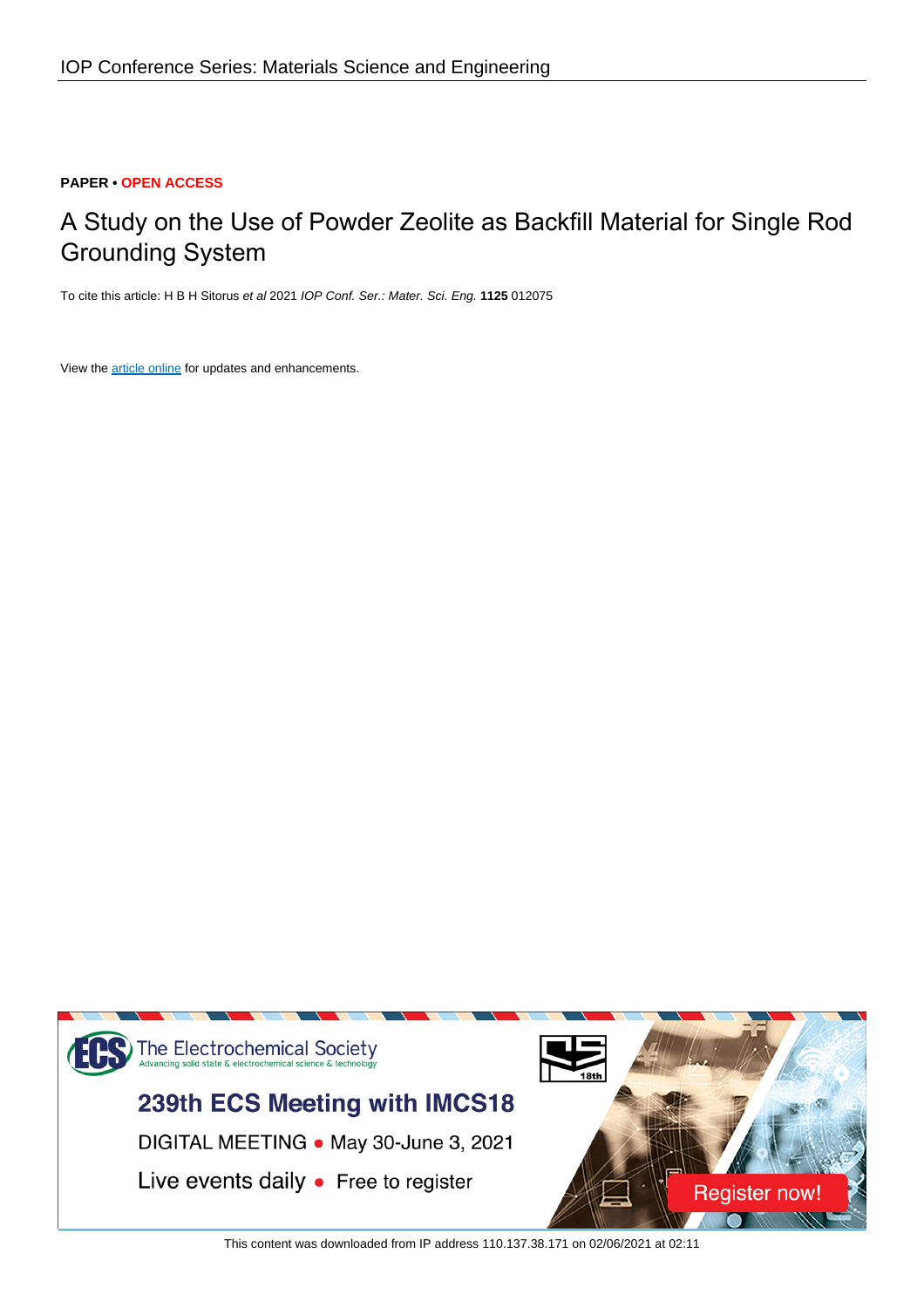# **A Study on the Use of Powder Zeolite as Backfill Material for Single Rod Grounding System**

## **H B H Sitorus<sup>1</sup> , D Permata<sup>2</sup> and A Wicaksono<sup>2</sup>**

- <sup>1</sup> Electrical Engineering Department, Faculty of Engineering, Universitas Pembangunan Nasional Veteran Jakarta (UPNVJ), Indonesia
- <sup>2</sup> Electrical Engineering Department, Faculty of Engineering, Universitas Lampung (Unila), Indonesia

#### [hbhstr@gmail.com,](mailto:hbhstr@gmail.com) [hbh.sitorus@upnvj.ac.id](mailto:hbh.sitorus@upnvj.ac.id)

**Abstract**. One way to reduce the value of grounding resistance is to replace the electrodes' backfill material with other materials such as; gypsum, charcoal powder, and bentonite. In this paper we report the use of zeolite powder as a backfill material to bury the electrodes of the grounding system. The purpose of this research is to compare zeolite and pure soil to be used as a backfill material. The type of electrode used is a single rod electrode. The parameters measured were grounding resistance, rain intensity, moisture and pH of the backfill material. Measurements were taken every day for 30 days. It was found that zeolite as a backfill material is better than pure soil which is often used so far. It is seen that the resistance value of grounding system using rod that buried in zeolite as a backfill material is lower than a half of the resistance value of grounding system when using pure soil as a backfill material. From this research it was also found that the moisture of the backfill material was higher by using zeolite than pure soil.

Keywords: Grounding, zeolite, backfill, electrode, resistance

## **1. Introduction**

A reliable grounding system is needed to protect all electrical equipment both during normal conditions and in fault conditions. The grounding system provides a line for the flow of electric current to the earth, so that the touch voltage and step voltage that arise are still within a safe tolerance for humans around the equipment. The touch voltage and the step voltage arising on electrical system equipment are determined by the amount of ground resistance [1]. A low ground resistance value is not easy to obtain because it depends on various types of soil conditions. In reducing ground resistance, it must consider several factors that affect soil resistance, namely soil moisture, temperature, soil characteristics, and chemical composition in the soil [2].

The effect of soil moisture is dominant in reducing ground resistance. Grounding electrodes embedded in moist soil will make the grounding system resistance value is lower and more stable. In recent decades researchers have explored the appropriateness of the use of backfill material to minimize the grounding system resistance. The backfill material often used include gypsum, charcoal

Content from this work may be used under the terms of theCreative Commons Attribution 3.0 licence. Any further distribution of this work must maintain attribution to the author(s) and the title of the work, journal citation and DOI. Published under licence by IOP Publishing Ltd 1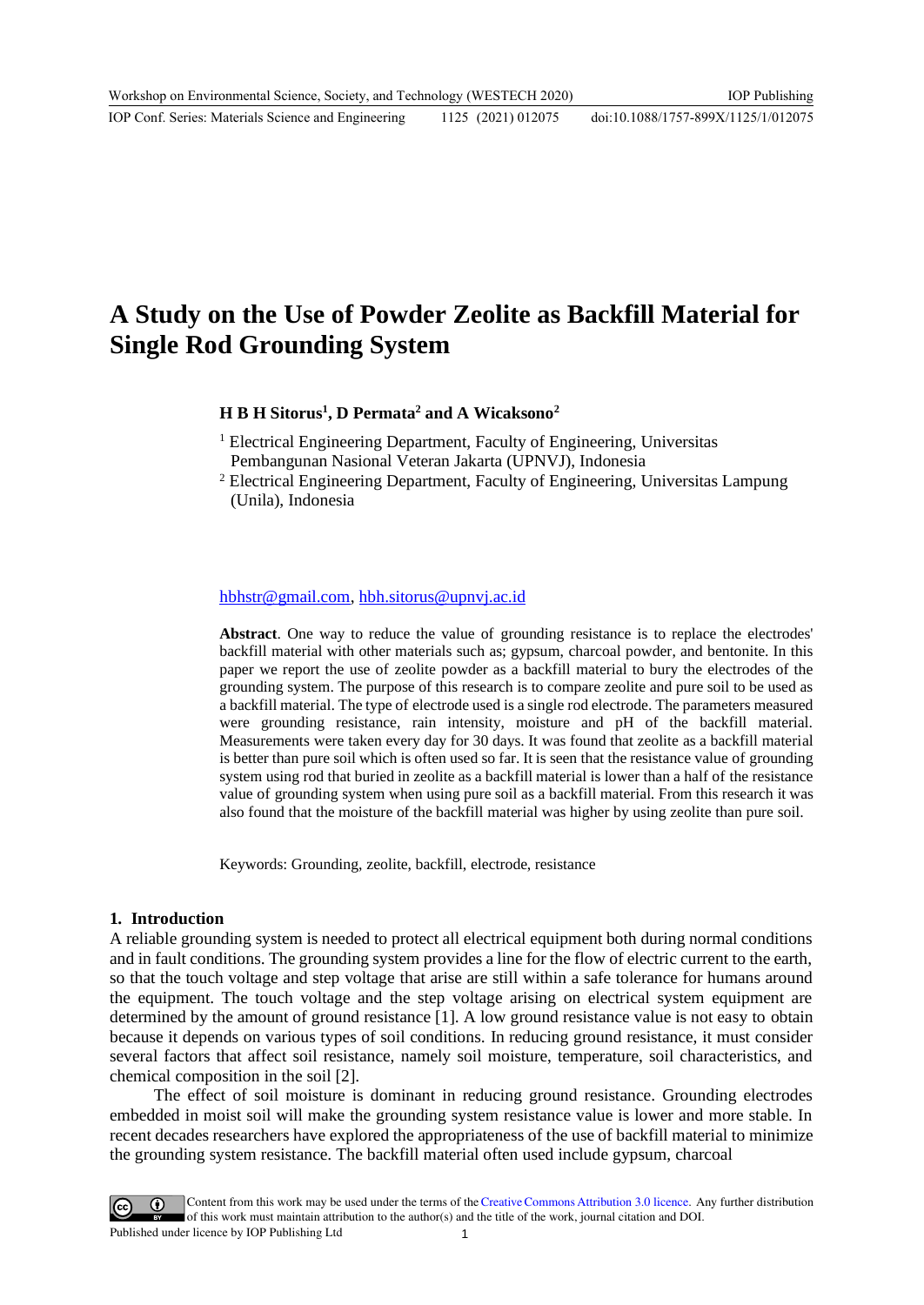powder, and bentonite [2]–[7]. The backfill material is expected not only to reduce the grounding system resistance but also to keep it low for a long time without much fluctuation. The backfill material from the soils tends to make the grounding resistance in fluctuating according to weather conditions. In the rainy season the grounding resistance tends to decrease, while in the dry season it tends to rise.

This paper presents zeolite powder used as a backfill material. The type of electrode used is a single rod electrode. The single rod electrode was buried using zeolite as a backfill material, then the grounding resistance value was measured every day for one month. In addition to the grounding resistance value, rain intensity, humidity and pH of the backfill material are also measured. These measurements are carried out to obtain the effect of rain intensity and humidity on changes in grounding resistance. As a comparison, soil is also used as a backfill material. Finally, we compare the grounding resistance value in a single rod grounding system using zeolite and soil as backfill materials.

## **2. Experimental Setup**

## *2.1. Material*

Zeolites are formed from volcanic ash that settled millions of years ago. The properties of zeolite minerals vary greatly depending on the type and content of zeolite minerals. Zeolites have a hollow structure, usually these cavities are filled with water and cations that can be exchanged and have a certain pore size. Zeolites are hydrated alumino silicate compounds consisting of  $SiO<sub>4</sub>$  and  $AlO<sub>4</sub>$  tetrahydra bonds that are connected by oxygen atoms to form a skeleton. In the zeolite skeleton, each Al atom is negative and will be neutralized by bonds with easily interchangeable cations. The easily interchangeable cations present in the zeolite skeleton influence the absorption process and thermal properties of zeolites. In addition to the type of cation, the absorption ability of zeolites is also influenced by the ratio of Si / Al and the geometry of the zeolite pores, including the inner surface area, pore size distribution and pore shape [8]. The physical form of zeolite can be seen in Figure 1.



Figure 1. Zeolite powder

Zeolites have chemical properties including dehydration, absorption, ion exchange, catalysts, and filters or separators. In general, there are three activation processes that can be carried out on natural zeolites, namely physical activation by heating and scaling down, chemical activation with acids and chemical activation using alkalis [9].

## *2.2. Measurement*

*2.2.1. Rain Intensity Measurement.* The measurement of rain intensity aims to determine the effect of rainfall intensity on the reduction in grounding system resistance. The rain intensity measurements were carried out using the Hasper Der Werduwen method, with measurements setup is shown in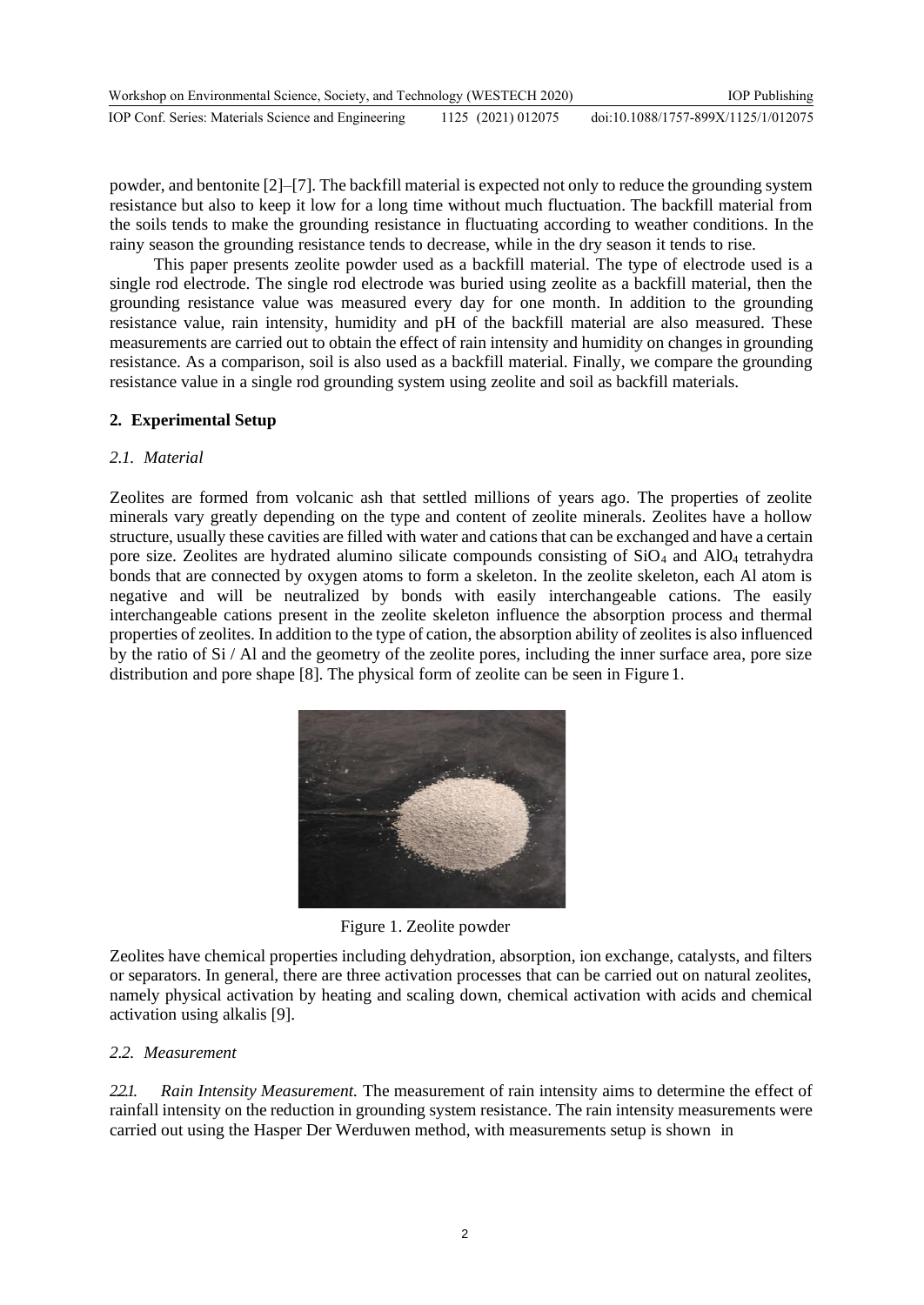Figure 2. The rain that falls is collected in a standard rain gauge and measure its height in millimeter after every one hour. The rain intensity gauge is placed close to the ground hole where a single rod electrode is buried. The rainfall collected will be measured in mm and then the volume and intensity of the rain is calculated according to the Hasper Der Weduwen method [10].





Figure 2. Rain intensity measurement Figure 3. Arrangement of the grounding electrodes buried in backfill material

*2.2.2. Grounding Resistance Measurement.*The measurement of grounding resistance on a single rod electrode is carried out using the 3 point method [10]. The holes where the electrodes are buried is made with a depth of 100 cm and a diameter of 10 cm. Two holes are provided, namely for electrodes buried in zeolite and soil as backfill material in respectively. Figure 3 shows the arrangement of grounding electrodes. The first electrode is buried in the first hole with zolite as a backfill material and the second electrode is buried in the second hole with pure soil without additives as a backfill material. Each hole requires approximately 8 kg of backfill material. The measurement of grounding resistance is carried out by using the Earth Tester Kyoritsu Model 4105A with a three point method. The measurement settings for grounding resistance can be seen in Figure 4.



Figure 4. Arrangement of the grounding resistance measurement



Figure 5. Measurement setup for moisture and pH tester

*2.2.3. Moisture and pH Measurement.* The measurement of humidity and pH is performed using a 2 in 1 moisture tester that can be used to measure moisture and pH of backfill material. The arrangement of moisture and pH measurements of the backfill material can be seen in Figure 5. The measurement of humidity and pH of the backfill material, the intensity of rain and grounding resistance are carried out twice a day, at 06.00 in the morning and at 16.00 in the afternoon for 30 days.

## **3. Results and Discussion**

Figure 6 shows a comparative graph of the resistance of a single rod grounding buried in zeolite and pure soil as a backfill material. The value of grounding resistances on the first day until the 10th day fluctuates and tends to rise significantly. Starting on day 6 there is a tendency for an increase in grounding resistances for electrodes embedded in pure soil to be higher than those buried in zeolites.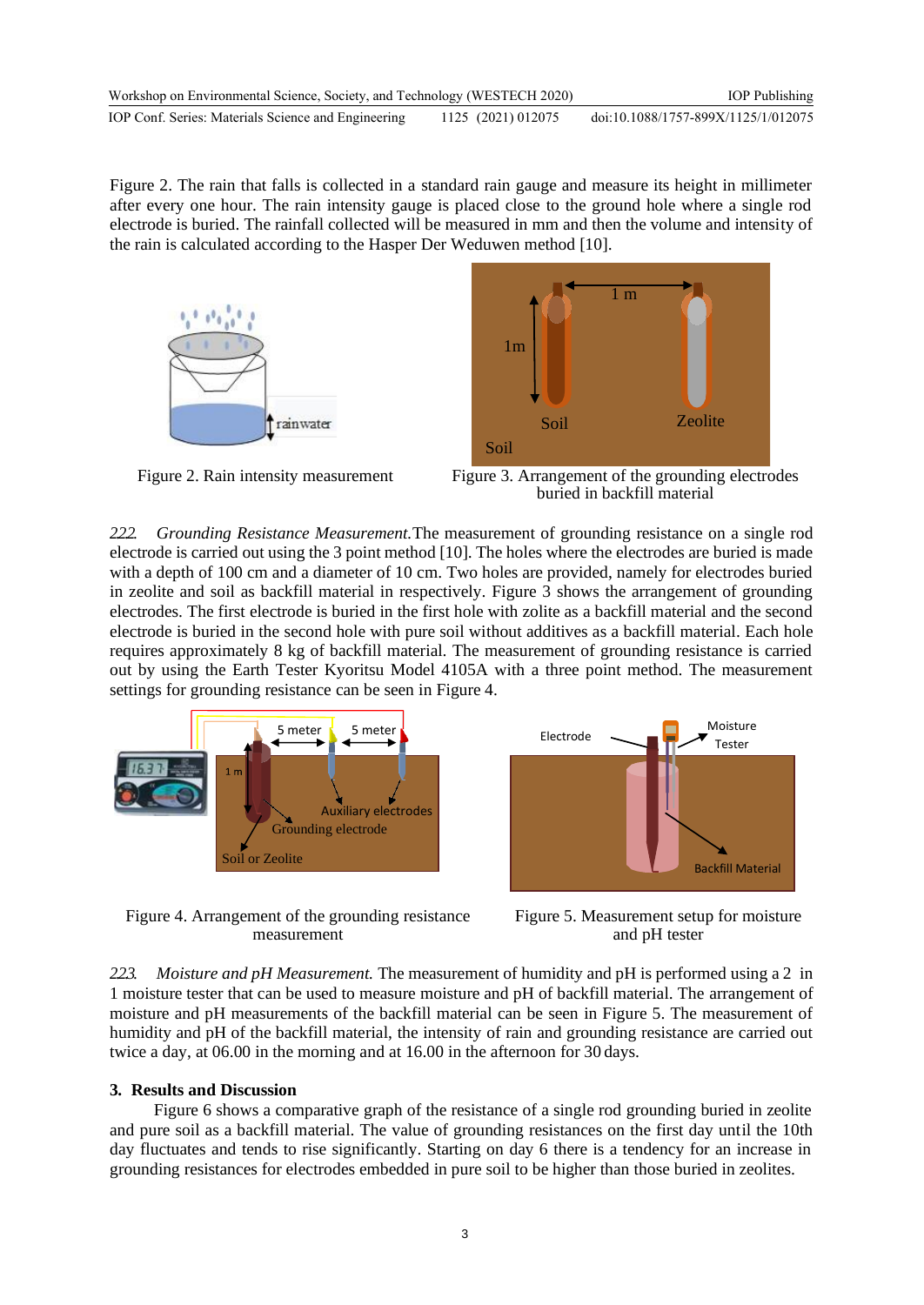On the 9th day there was rain with a very high intensity. The decrease in the grounding resistance on 10th day, both for electrodes buried in the zeolite backfill and in pure soil, are thought to be due to the high intensity of rain on day 9. On the 10th day there was a drastic reduction in grounding resistances with a decrease in percentage of 63%. Starting on day 10 there was a significant difference in the value of grounding electrodes buried in pure soils and zeolites. This proves that zeolites can absorb moisture better than pure soils.



Figure 6. Variation of grounding resistances and rain intensities for 30 days Furthermore,

on the 10th to 15th day the grounding resistances tend to decrease even though the intensities of rain are zero at all times. On the 16th day until the 23rd day the intensities of rain fluctuated but they could not affect the earth resistance values. The grounding resistances tend to remain at all times. The measurement results of grounding resistance with rods buried in zeolite as backfill material for 30 days have been obtained, of which the lowest value is 86 Ω. Meanwhile for backfill materials using pure soil, the lowest value is 190  $\Omega$ . In other words, it can be written that the resistance value of grounding system using rod that buried in zeolite as a backfill material is lower than a half of the resistance value of grounding system when using pure soil as a backfillmaterial.



Figure 7. Variation of moistures of backfill materials for 30 days

Figure 7 shows the graph of the relationship of rainfall intensities to moistures of pure soil and zeolite. In this graph, it is seen that there are correlation between rainfall intensities and the moistures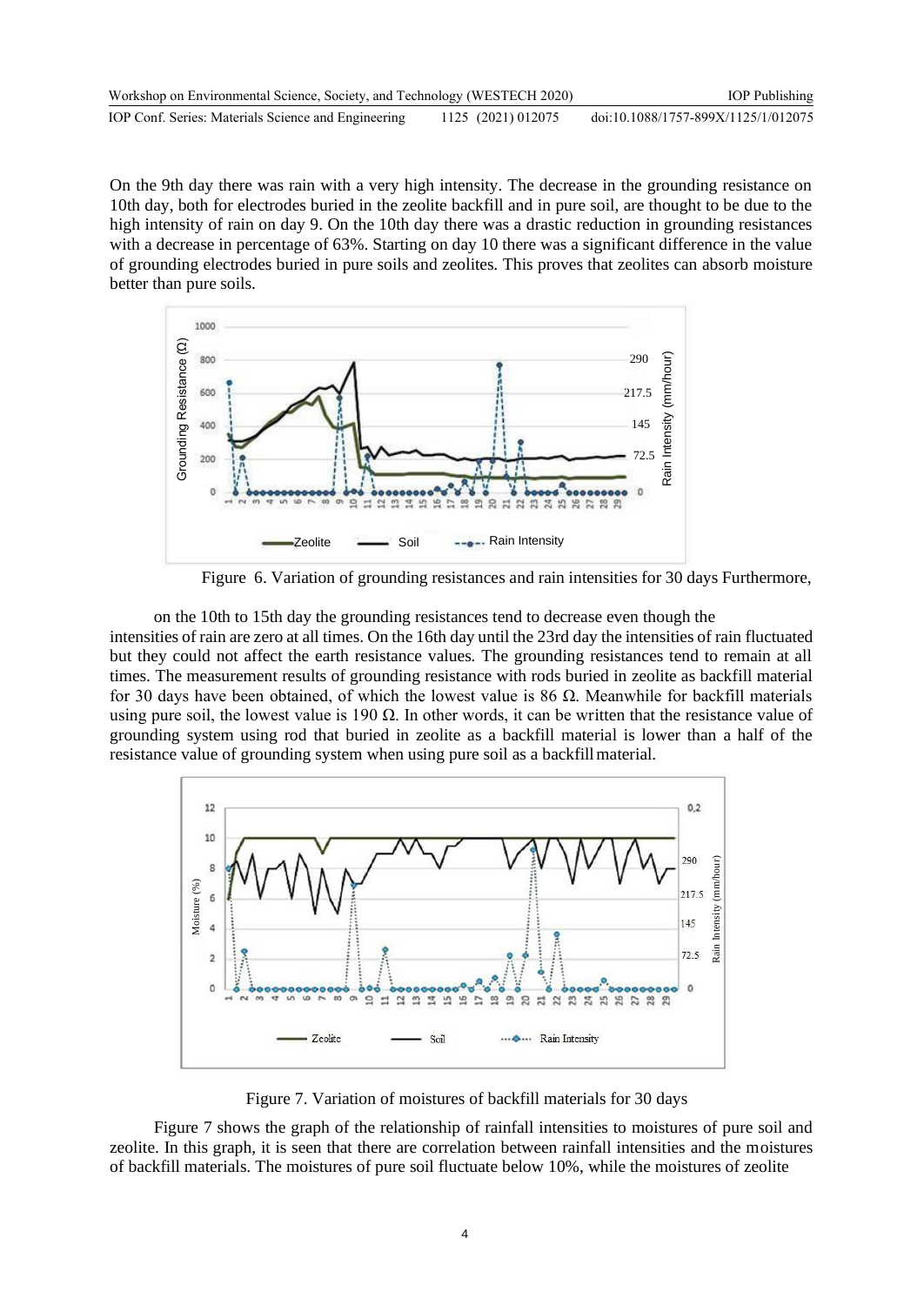| Workshop on Environmental Science, Society, and Technology (WESTECH 2020) |                    | <b>IOP</b> Publishing               |
|---------------------------------------------------------------------------|--------------------|-------------------------------------|
| IOP Conf. Series: Materials Science and Engineering                       | 1125 (2021) 012075 | doi:10.1088/1757-899X/1125/1/012075 |

are stable at 10%. However it could be assumed that the moistures of zeolite sometimes above 10%, but because of the measuring instrument used only able to measure up to the range of 10% so that the graph of moistures of zeolite as if they seen constant at values of 10%.

Figure 8 shows the measurement data for the acidities (pH) of the backfill material; zeolite and pure soil for 30 days. In the graph is seen that the pHs level of zeolites is almost always higher than the pHs of pure soils. In other words it can be written that the zeolite materials are more alkaline than pure soil materials, except on the 18th day and the 25th day. It is not clearly seen the cause of the increase in pH levels of the soil during these two days. There were only rain with low intensities on those two days. One conclusion can be obtained that the higher the acidity of the backfill material (the lower the pH level), the higher the earth resistance.



Figure 8. Variation of acidities (pH) of backfill materials for 30 days

## **4. Conclusion**

This work has been carried out in order to look for the properties of zeolite as a backfill material in the design of grounding systems in electric power systems, specifically the ground value of earth. The work has also been done to see the relationship between rainfall intensity, humidity and pH level on ground values. It has been found that the resistance value of a grounding system using a single rod that buried in zeolite as a backfill material are lower than a half that of a grounding system when using pure soil as a backfill material. During 30 days measurements were obtained that the level of Humidity of zeolite was higher than that of pure soil. It is probably to be the reason why the grounding resistances of grounding system which uses zeolites as backfill material are lower than pure soils. Another thing that has also been obtained is that the higher the acidity of the backfill material (the lower the pH level), the higher the earth resistance.

## **References**

- [1] IEEE Power Engineering Society, *IEEE Guide for Safety in AC Substation Grounding*, vol. IEEE Std 80–2000. .
- [2] Siow Chun Lim, Chandima Gomes, and Mohd Zainal Abidin Ab Kadir, "Electrical earthing in troubled environment," *Electr. Power Energy Syst. Elsevier*, vol. 47, pp. 117 – 128, 2013.
- [3] Chandima Gomes, Mohd Zainal Abidin Ab Kadir, Chamath. L. Kottachchi, and Siow Chun Lim, "INDUSTRIAL WASTES AND NATURAL SUBSTANCES FO," *Int. J. Electr. Eng.*, vol. 21, no. 2, pp.  $39 - 47$ .
- [4] Siow Chun Lim, Chandima Gomes, and Mohd Zainal, "Behaviour of a New Material that